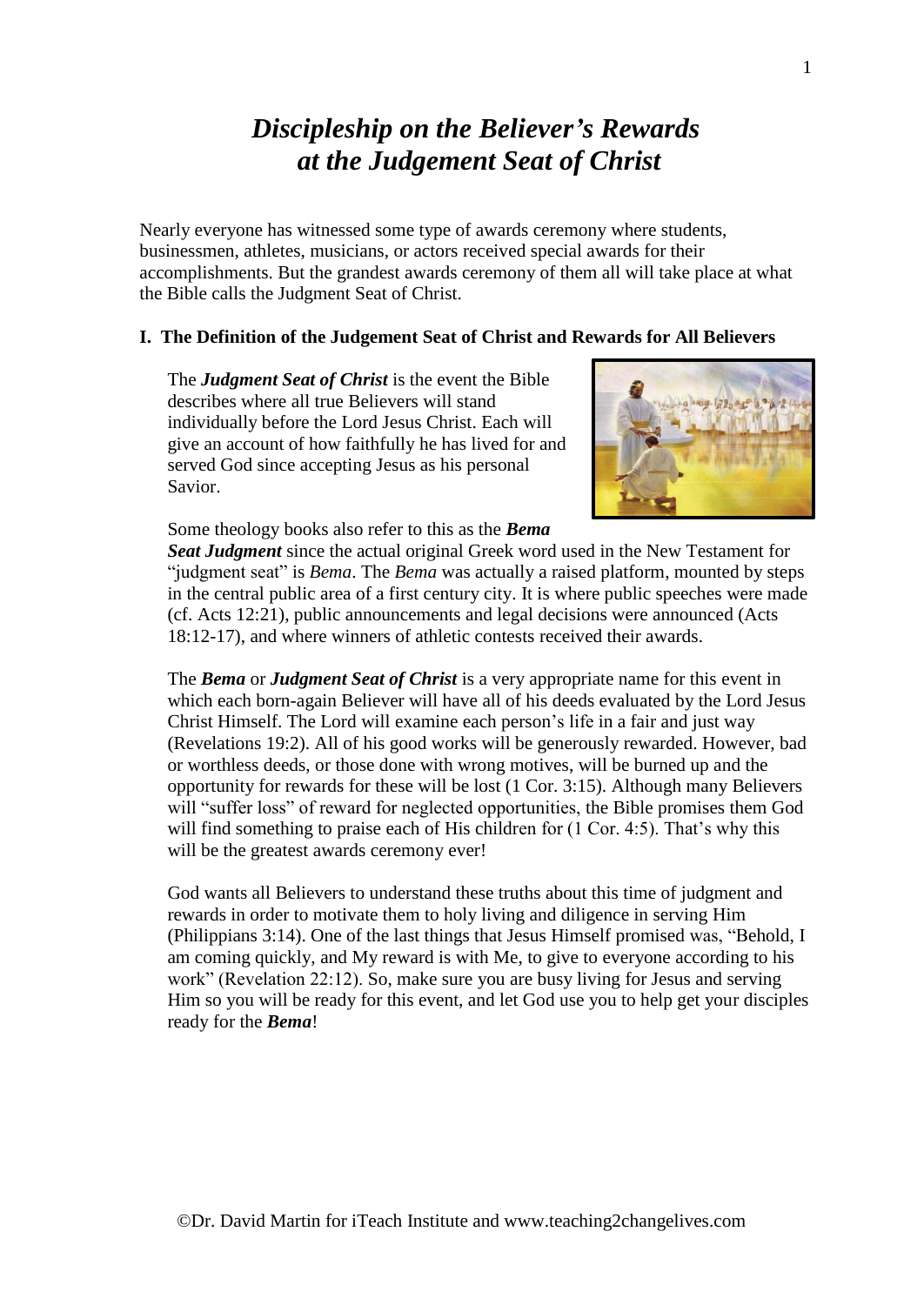## **II. Key Verses on Christian Judgment and Rewards**

A. Matthew 6:20



*"But lay up for yourselves treasures in heaven, where neither moth nor rust destroys and where thieves do not break in and steal."*

 $*$ How can you "lay up for yourself treasures in heaven"?  $\rightarrow$ 

B. Romans 14:10,12



*"But why do you judge your brother? Or why do you show contempt for your brother? For we shall all stand before the judgment seat of Christ. So then each of us shall give account of himself to God."*

• Why should you not judge your brothers and sisters in Christ?  $\rightarrow$ 

- $\rightarrow$ Will unbelievers be at the Bema?  $\rightarrow$
- C. 1 Corinthians 3:8



*"Now he who plants and he who waters are one, and each one will receive his own reward according to his own labor."*

 $\triangle$ How do you "plant" in serving the Lord?  $\rightarrow$ 

 $\triangle$ How do you "water" in serving the Lord?  $\rightarrow$ 

 $*$ How and when will you receive your reward for your labor?  $\rightarrow$ 

D. 1 Corinthians 3:10-15



*"According to the grace of God which was given to me, as a wise master builder I have laid the foundation, and another builds on it. But let each one take heed how he builds on it. For no other foundation can anyone lay than that which is laid, which is Jesus Christ. Now if anyone builds on this foundation with gold, silver, precious stones, wood, hay, straw, each one's work will become clear; for the Day will declare it, because it will be revealed by fire; and the fire will test each one's work, of what sort it is. If anyone's work which he has built on it endures, he will receive a reward. If anyone's work is burned, he will suffer loss; but he himself will be saved, yet so as through fire."*

©Dr. David Martin for iTeach Institute and www.teaching2changelives.com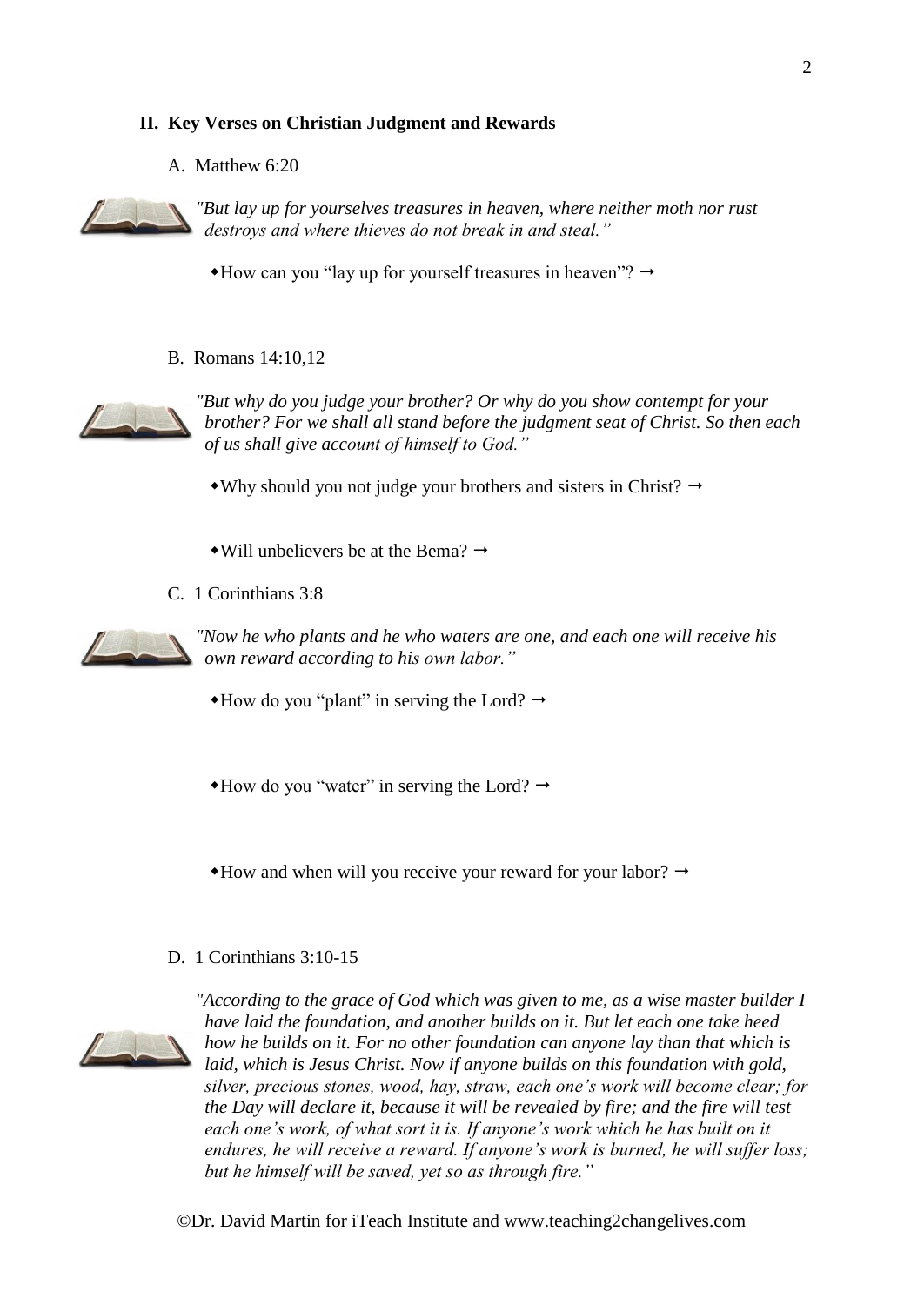- How can you build on this foundation of salvation through Jesus with "gold, silver, and precious stones"?  $\rightarrow$
- $*$ How do you build on this foundation with "wood, hay, and straw"?  $\rightarrow$

 $*$ How can a person "suffer loss" but still be saved?  $\rightarrow$ 

E. 1 Corinthians 4:2

*"Moreover it is required in stewards that one be found faithful."*

 $*$ How are all Believers "stewards" (stewards of what)?  $\rightarrow$ 

 $\triangleleft$ How can you be faithful?  $\rightarrow$ 

F. 1 Corinthians 9:24-27



*"Do you not know that those who run in a race all run, but one receives the prize? Run in such a way that you may obtain it. And everyone who competes for the prize is temperate in all things. Now they do it to obtain a perishable crown, but we for an imperishable crown. Therefore I run thus: not with uncertainty. Thus I fight: not as one who beats the air. But I discipline my body and bring it into subjection, lest, when I have preached to others, I myself should become disqualified."*

• What are some of the "prizes" you should be striving for?  $\rightarrow$ 

 $*$ How can you be "disqualified" in this race?  $\rightarrow$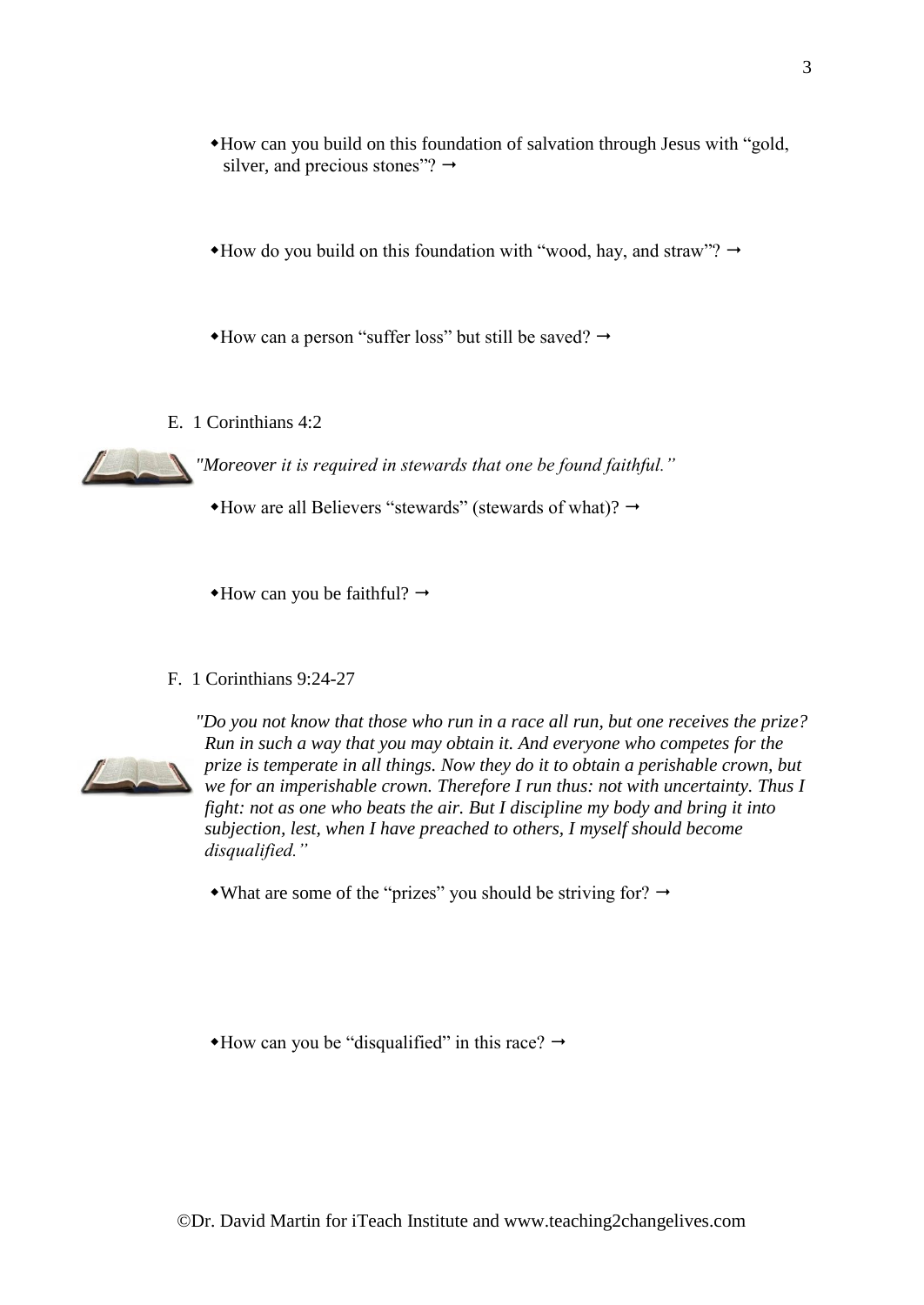G. 2 Corinthians 5:10



*"For we must all appear before the judgment seat of Christ, that each one may receive the things done in the body, according to what he has done, whether good or bad."*

- Who will all be present at the judgement seat of Christ?  $\rightarrow$
- What is the meaning of "things done in the body?"  $\rightarrow$
- H. Ephesians 2:8-10



*"For by grace you have been saved through faith; and that not of yourselves, it is the gift of God; not as a result of works, that no one should boast. For we (Believers) are His workmanship, created in Christ Jesus for good works, which God prepared beforehand, that we should walk in them."*

 $\bullet$  Do good works have any part in one's salvation? Why or why not?  $\rightarrow$ 

• Why should all Believers be busy doing good works after salvation?  $\rightarrow$ 

#### I. Ephesians 6:8



*"Knowing that whatever good anyone does, he will receive the same from the Lord, whether he is a slave or free."*

• What are some of the "good" things we can do to be rewarded for?  $\rightarrow$ 

#### J. Philippians 3:14

*"I press toward the goal for the prize of the upward call of God in Christ Jesus."*

 $*$ How can you "press toward the goal/prize" of the upward call of God?  $\rightarrow$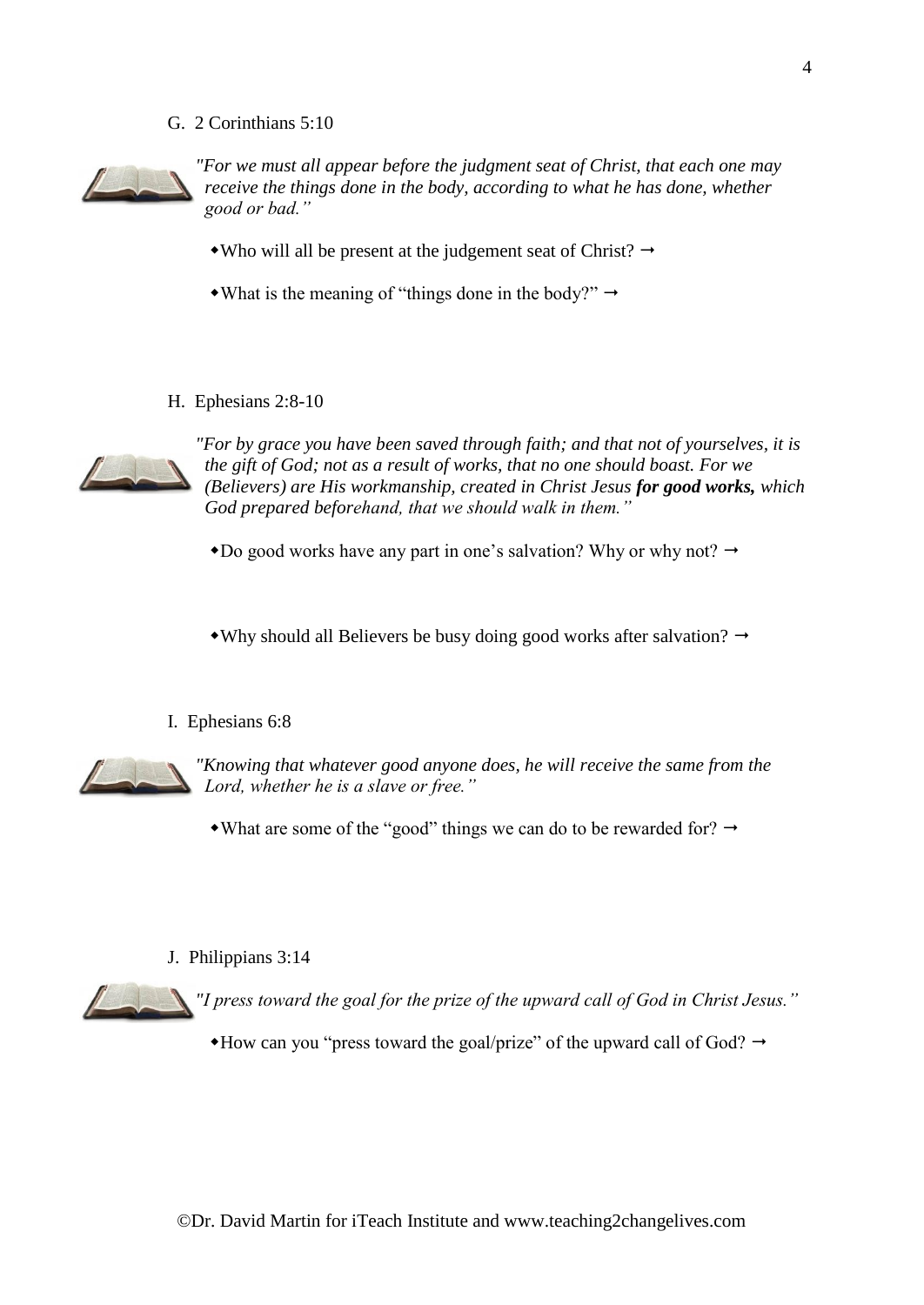K. Colossians 3:23-25



"And whatever you do, do it heartily, as to the Lord and not to men, knowing that *from the Lord you will receive the reward of the inheritance; for you serve the Lord Christ. But he who does wrong will be repaid for what he has done, and there is no partiality."*

- Why should you do everything in life for the Lord and not for men?  $\rightarrow$
- Name some of the things Believers do heartily for the Lord. Do they only involve spiritual things?  $\rightarrow$
- L. 2 Timothy 4:8



*"Finally, there is laid up for me the crown of righteousness, which the Lord, the righteous Judge, will give to me on that Day, and not to me only but also to all who have loved His appearing."*

- What is the "crown of righteousness" that you can receive as a reward?  $\rightarrow$
- Who will receive this crown?  $\rightarrow$
- $*$ How can you "love His appearing"?  $\rightarrow$
- M. Hebrews 11:6



*"But without faith it is impossible to please Him, for he who comes to God must believe that He is, and that He is a rewarder of those who diligently seek Him."*

 $*$ How can you "diligently seek" God?  $\rightarrow$ 

• What does this verse say people need to believe about God?  $\rightarrow$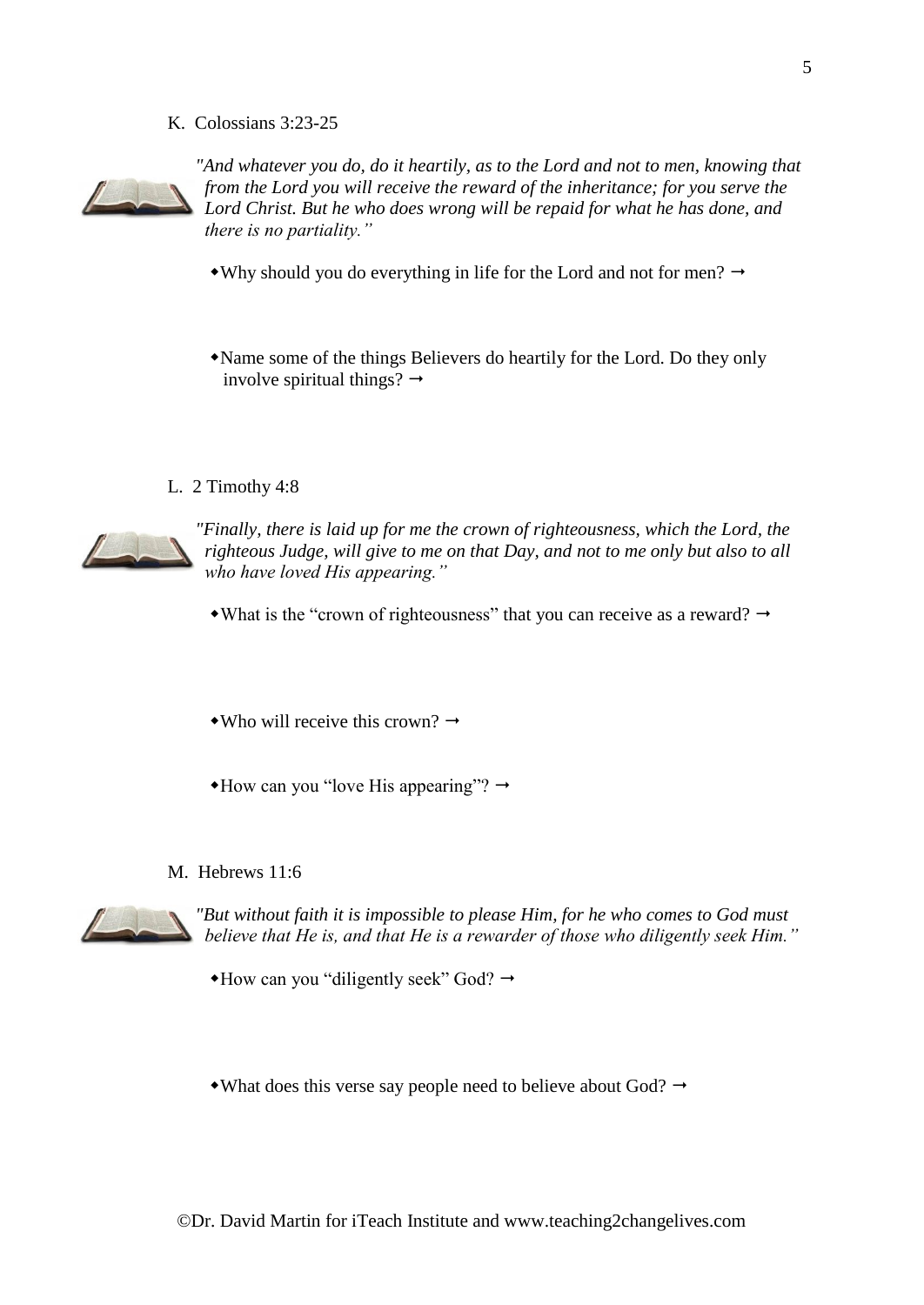N. James 1:12



*"Blessed is the man who endures temptation; for when he has been approved, he will receive the crown of life which the Lord has promised to those who love Him."*

- What is the "crown of life"?  $\rightarrow$
- $*$ How can you demonstrate that you love God?  $\rightarrow$
- Who can receive this crown?  $\rightarrow$
- O. 1 Peter 5:4



*"And when the Chief Shepherd appears, you will receive the crown of glory that does not fade away."*

• What is the "crown of glory"?  $\rightarrow$ 

• Who is the "Chief Shepherd"? When will He appear?  $\rightarrow$ 

- $\bullet$ Who can receive this crown?  $\rightarrow$
- P. 1 John 2:28



*"And now, little children, abide in Him, that when He appears, we may have confidence and not be ashamed before Him at His coming."*

• Who are the "little children" John speaks of here?  $\rightarrow$ 

 $\triangleleft$ How can you "abide in Him" (Jesus)?  $\rightarrow$ 

• What would make you ashamed when Jesus appears?  $\rightarrow$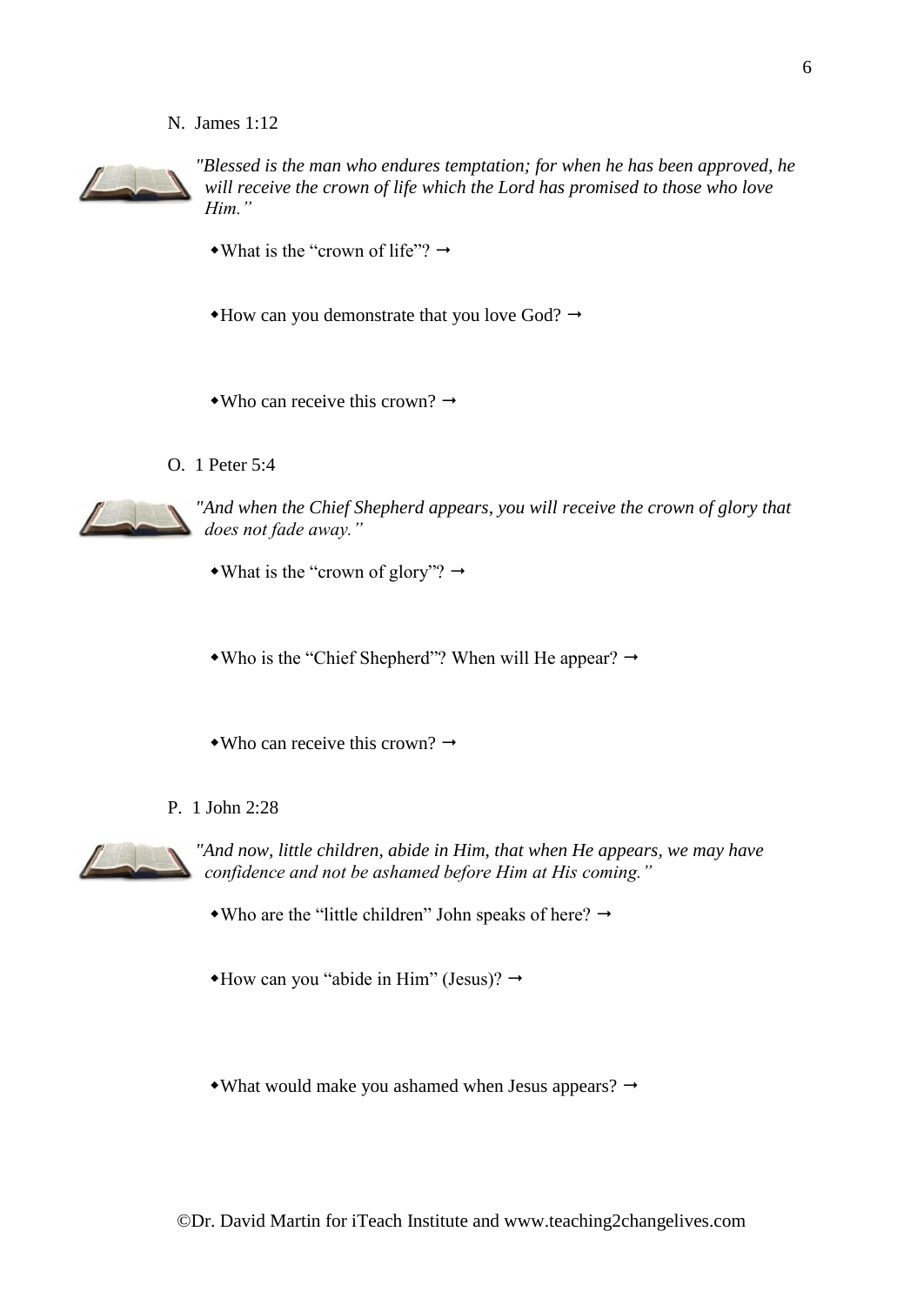### Q. 2 John 8



*"Look to yourselves, that we do not lose those things we worked for, but that we may receive a full reward."*

 $*$ How can you "lose" the things you worked for?  $\rightarrow$ 

• What should you do to make sure you don't "lose" what you've worked for?  $\rightarrow$ 

R. Revelation 2:10



*"Do not fear any of those things which you are about to suffer. Indeed, the devil is about to throw some of you into prison, that you may be tested, and you will have tribulation ten days. Be faithful until death, and I will give you the crown of life."*

• What is the meaning of being "faithful until death"?  $\rightarrow$ 

• What is the "crown of life"?  $\rightarrow$ 

• Who can receive this crown?  $\rightarrow$ 

S. Revelation 3:11



*"Behold, I am coming quickly! Hold fast what you have, that no one may take your crown."*

• What is the meaning of Jesus "coming quickly"?  $\rightarrow$ 

 $*$ How do you "hold fast" to what you have/your crown?  $\rightarrow$ 

T. Revelation 4:10



*"The twenty-four elders fall down before Him who sits on the throne and worship Him who lives forever and ever, and cast their crowns before the throne . . ."*

- What does this verse imply Believers will do with the crowns they receive as rewards?  $\rightarrow$
- Why do they cast their crowns before the throne?  $\rightarrow$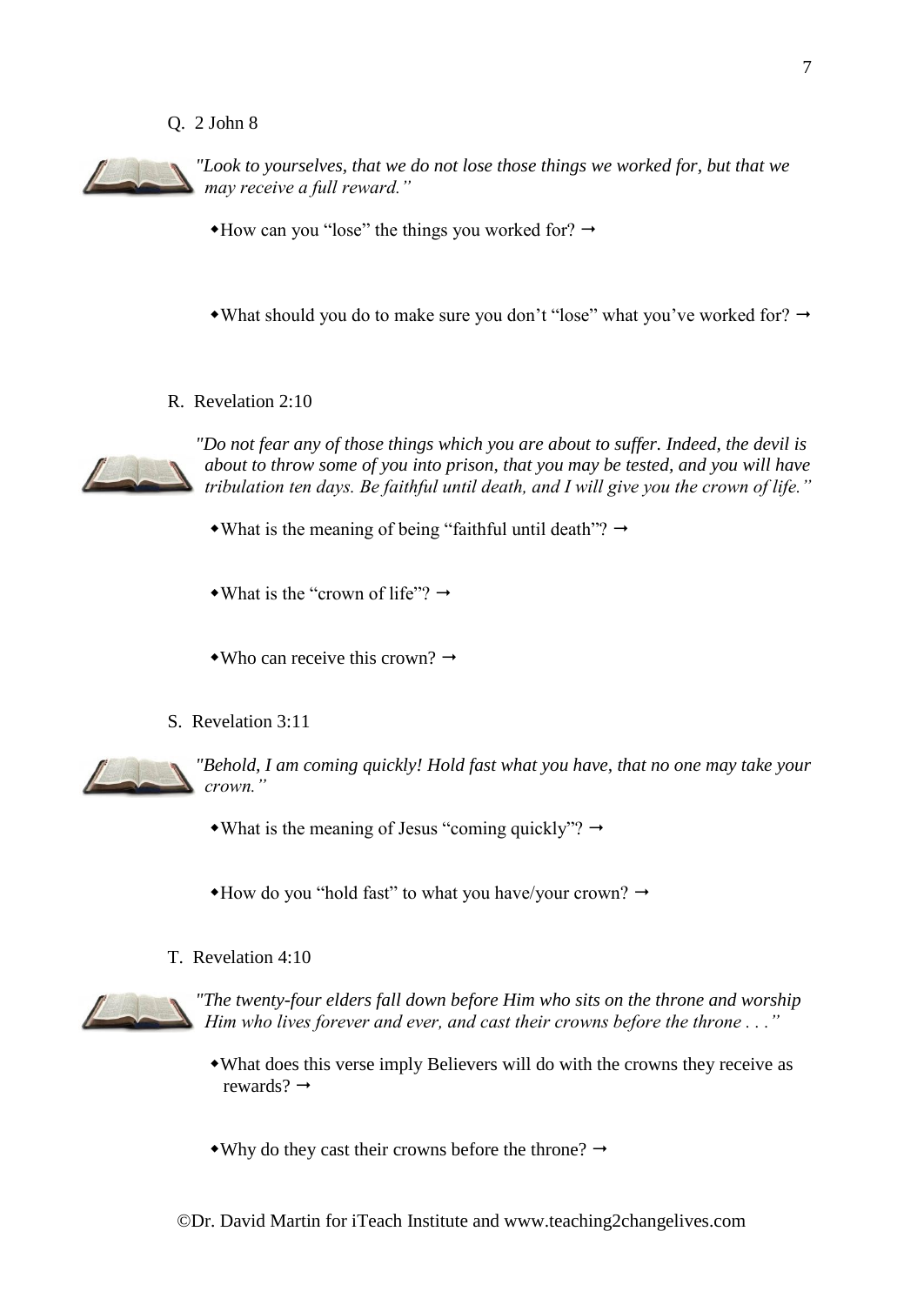## **III. Important Teaching on the Judgment Seat of Christ and Rewards**

A. Define the Judgment Seat of Christ and Rewards for All Believers

(See previous definition)

B. Teach Who will be Present at the Judgment Seat of Christ

All genuine Believers in the Lord Jesus Christ since the church began on the Day of Pentecost (Acts 2) will be present at the Judgment Seat of Christ. See 1 Corinthians 1:2 to note that Paul was writing to Believers. They are the ones he is referring to as "we" in 3:8,10-15; Romans 14:10; 2 Corinthians 5:10. Also note that all of those present are the ones who have been building on the foundation of Jesus Christ and the salvation He provides (1 Cor. 3:11-12). No unbelievers will be at this Judgment Seat of Christ. They will have their own separate judgment, called the Great White Throne Judgment (Rev. 20:11-12,15).

- C. Teach What the Purpose of the Judgment Seat of Christ Is
	- 1. The purpose of the Bema Judgment is *not* to determine whether or not the person will spend eternity in heaven or hell. *All* those present have already been saved from the punishment of their sins. He has promised that any who have truly believed in Christ will *not* come into judgment or condemnation for their sins (John 5:24; Romans 8:1).
	- 2. The purpose of the Bema Judgment is to reveal everyone's work—whether small or great, whether done privately or publicly, whether good or bad (i.e. worthless). See 2 Corinthians 5:10. Even the motives behind what was done will be examined (1 Corinthians 4:5a).

The things that were: 1) good; 2) of eternal value; 3) done with pure motives; or 4) done by the power and/or prompting of the Holy Spirit will come out of this examination as "gold, silver, and precious stones." In other words, they will have passed the test and will receive rewards.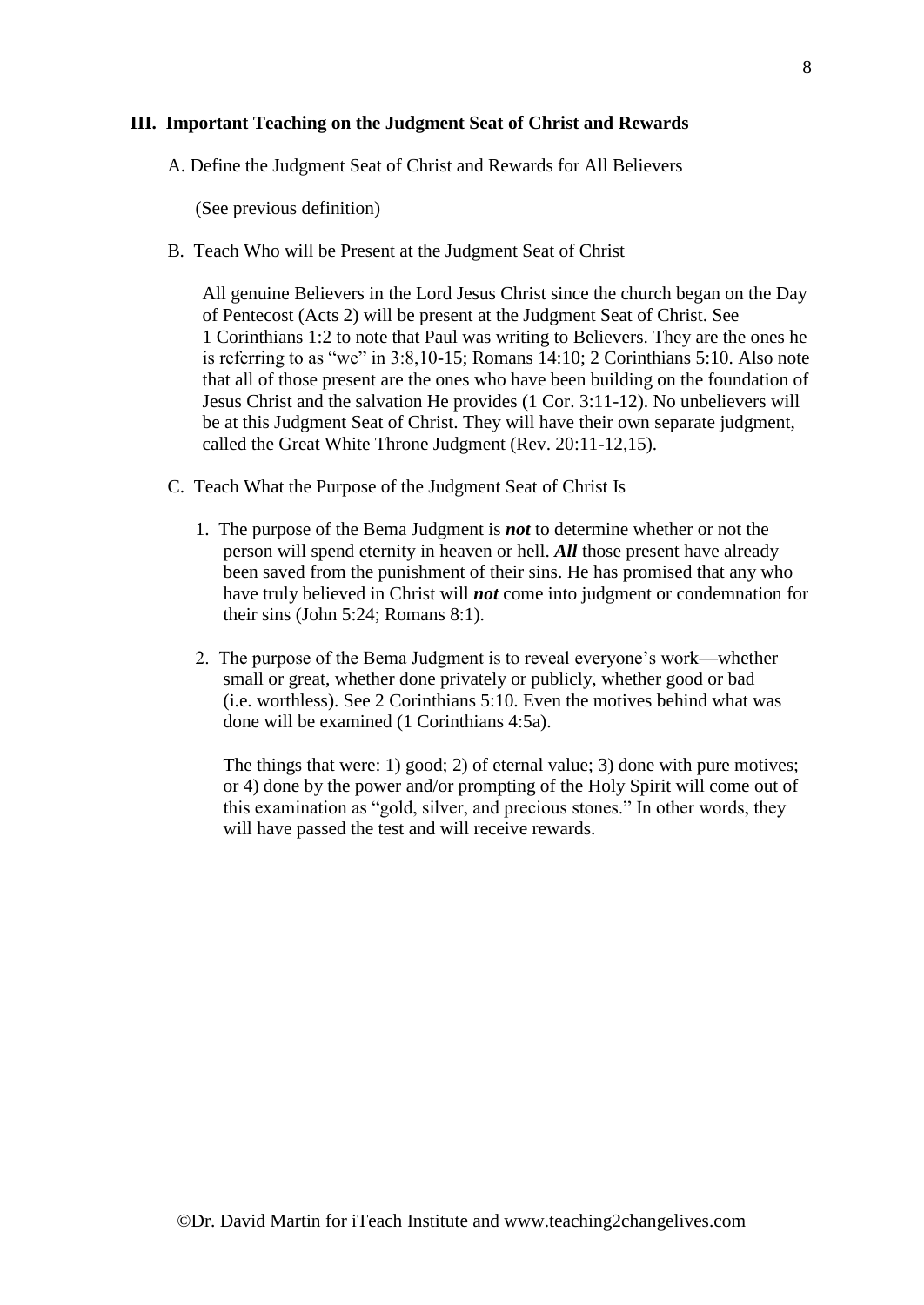| <b>Examples of Works that Remain (Gold, Silver, and Precious Stones)</b><br>Any attitude, word or deed that is done in obedience to Scripture and with pure motives, will be |                                                    |  |
|------------------------------------------------------------------------------------------------------------------------------------------------------------------------------|----------------------------------------------------|--|
|                                                                                                                                                                              | rewarded. Some specific examples in the Bible are: |  |
| <b>Matthew 5:11-12</b>                                                                                                                                                       |                                                    |  |
| Matthew 5:19                                                                                                                                                                 |                                                    |  |
| Matthew 6:3-4                                                                                                                                                                |                                                    |  |
| Matthew 6:6                                                                                                                                                                  |                                                    |  |
| Matthew 6:17-18                                                                                                                                                              |                                                    |  |
| Matthew 6:20                                                                                                                                                                 |                                                    |  |
| Matthew 10:40-41                                                                                                                                                             |                                                    |  |
| Matthew 10:42                                                                                                                                                                |                                                    |  |
| Matthew 18:4-5                                                                                                                                                               |                                                    |  |
| Matthew 19:29                                                                                                                                                                |                                                    |  |
| Romans 12:6-21                                                                                                                                                               |                                                    |  |
| Romans 14:1-12                                                                                                                                                               |                                                    |  |
| Ephesians 6:5-8                                                                                                                                                              |                                                    |  |
| 1 Corinthians 3:5-8                                                                                                                                                          |                                                    |  |
| Philippians 4:15-17                                                                                                                                                          |                                                    |  |
| Galatians 5:23,24                                                                                                                                                            |                                                    |  |
| Colossians 3:23-24                                                                                                                                                           |                                                    |  |
| 2 Timothy 4:8                                                                                                                                                                |                                                    |  |
| 1 Peter 5:4                                                                                                                                                                  |                                                    |  |
| Hebrews 6:10                                                                                                                                                                 |                                                    |  |
| 2 Peter 1:5-11                                                                                                                                                               |                                                    |  |

..................... In Note: There are many unbelievers who are trying to do "good works" like the above in an effort to earn salvation, but God teaches that no Note: There are many unbelievers who are trying to do "good works" one is saved by doing good works (Eph. 2:8-9; Matt. 7:22-23).

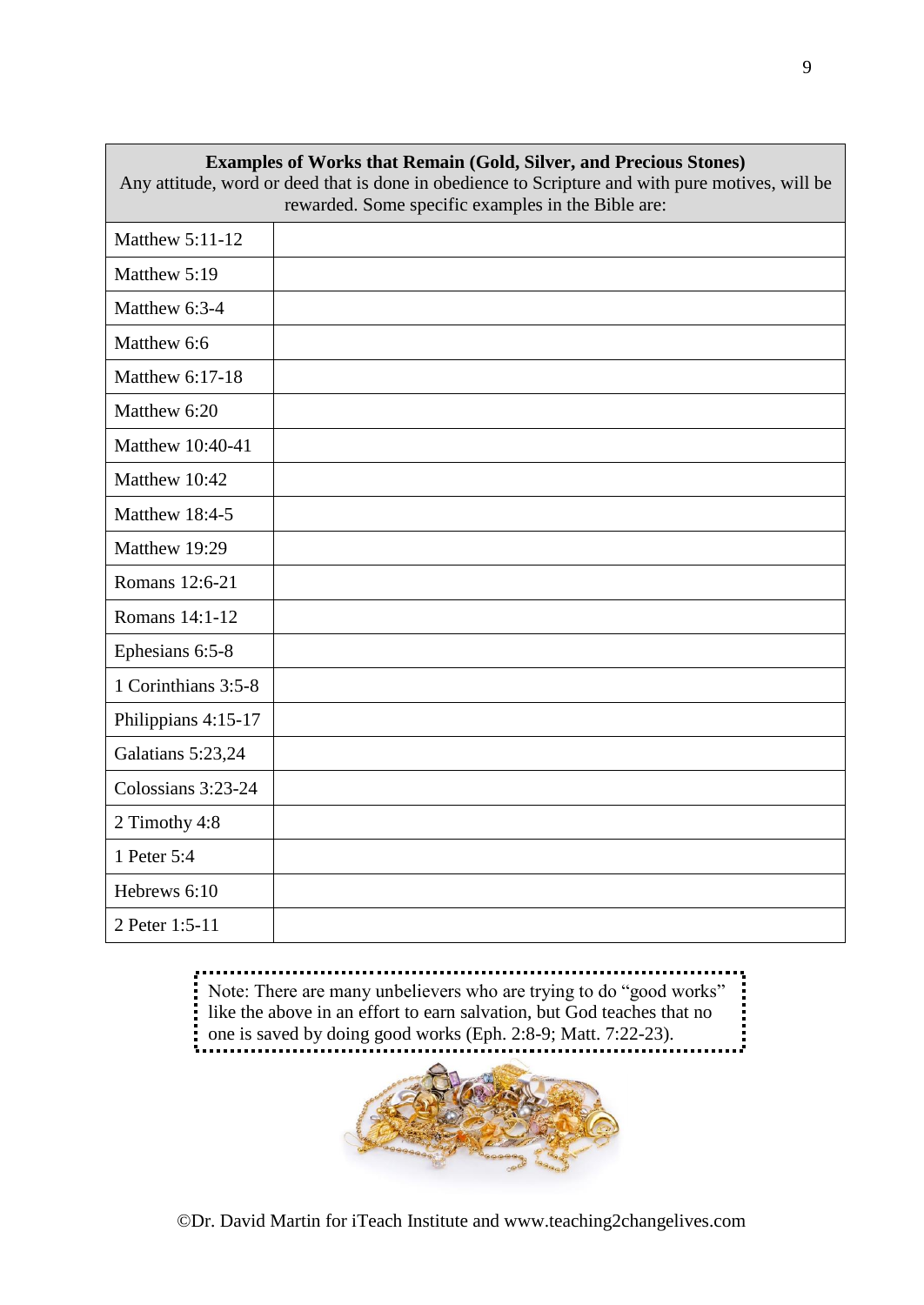

Those things done that were: 1) bad; 2) of no eternal value; 3) done with less than pure motives; or 4) done from human effort alone and not by the prompting and power of the Holy Spirit will be burned up as "wood, hay and stubble,"—with nothing left for Christ to reward (1 Cor. 3:12,15).

| <b>Examples of Works that Burn Up (Wood and Straw)</b><br>This is something done in disobedience to God or something done with wrong motives: |  |
|-----------------------------------------------------------------------------------------------------------------------------------------------|--|
| Matthew 5:19                                                                                                                                  |  |
| Matthew 5:43-46                                                                                                                               |  |
| Matthew 6:1                                                                                                                                   |  |
| Matthew 6:2                                                                                                                                   |  |
| Matthew 6:5                                                                                                                                   |  |
| Matthew 6:16                                                                                                                                  |  |
| Matthew 12:36-37                                                                                                                              |  |
| Matthew $20:1-16$                                                                                                                             |  |
| Matthew 23:2-12                                                                                                                               |  |
| Mark 7:6-13                                                                                                                                   |  |
| <b>Mark 9:50</b>                                                                                                                              |  |
| Romans 16:17-18                                                                                                                               |  |
| 1 Corinthians 9:27                                                                                                                            |  |
| Galatians 6:9                                                                                                                                 |  |
| Colossians 3:25                                                                                                                               |  |
| 2 Peter 2:15-22                                                                                                                               |  |

Thankfully, it appears that, no matter how many failures or opportunities for serving God we neglected or ignored, God will find something in every Believer to praise and reward (1 Corinthians 4:5b). That is God's grace at work! This clearly illustrates the fact that one of the things God wants you to believe about Him is that He will reward everything that you have done for Him (Hebrews 6:10).

D. Teach When and Where the Bema Seat of Christ Will Happen

The Bible does not give a precise date as to when the Bema will take place. It does tell us that, someday soon, Christ will come in the clouds to call His children to come be with Him. Even Believers who have already died will be raised from the dead and called up to be with Him and face this time of evaluation.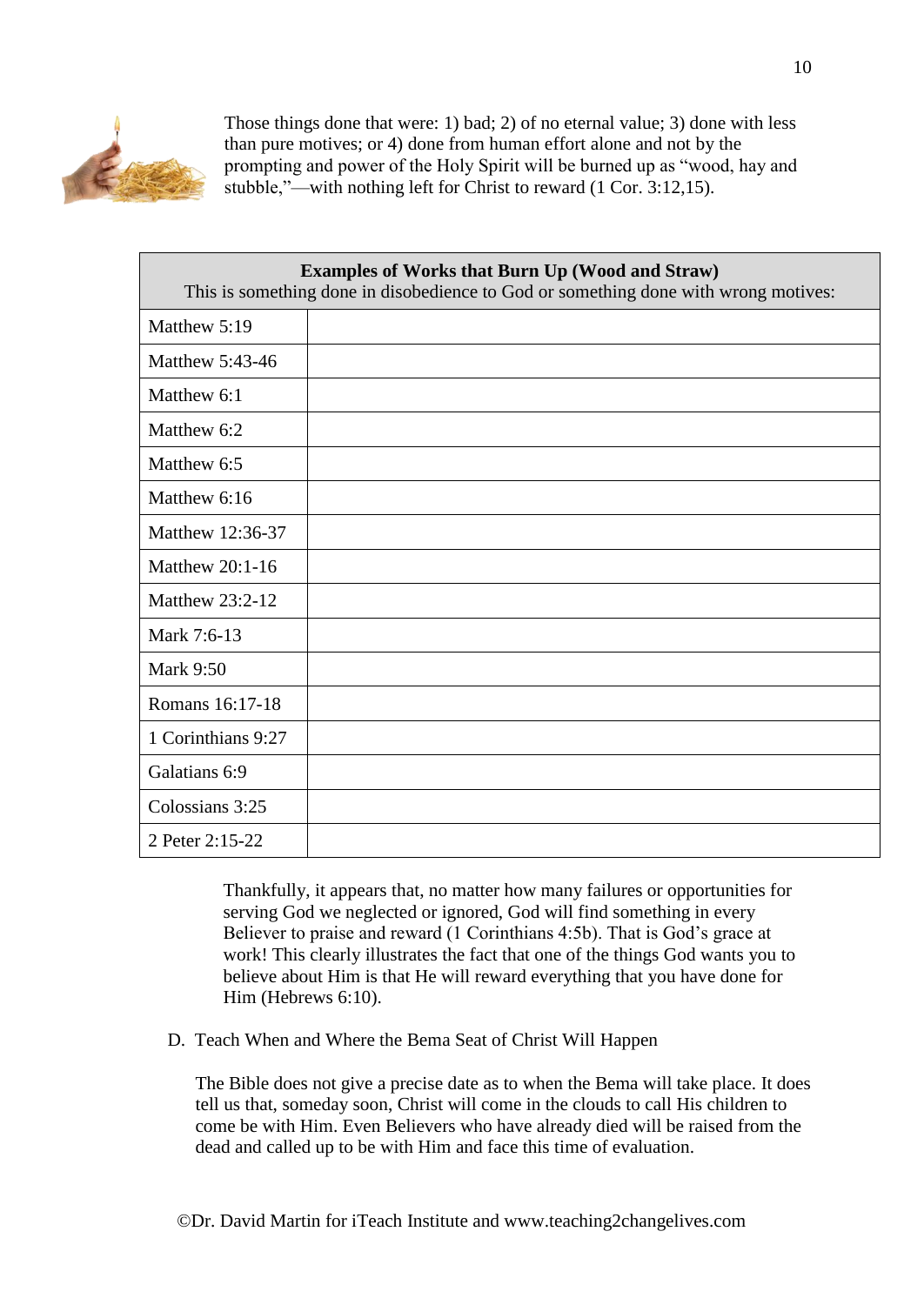## Mark 13:32-33

*"But of that day or hour no one knows, not even the angels in heaven, nor the Son, but the Father alone. Take heed, keep on the alert; for you do not know when the appointed time is."*

1 Thessalonians 4:16-18



*"For the Lord Himself will descend from heaven with a shout, with the voice of an archangel, and with the trumpet of God. And the dead in Christ will rise first. Then we who are alive and remain shall be caught up together with them in the clouds to meet the Lord in the air. And thus we shall always be with the Lord. Therefore comfort one another with these words."*

E. Teach What Kind of Rewards Will be Given to Believers

The Bible does not explain everything about the kind of rewards God will give to His children who have faithfully served Him. However, He has promised not to forget nor fail to reward even the smallest of deeds that they have done (Matthew 25:34-40; Heb. 6:10). Some of the specific types of rewards to be given are listed below, but this is only a partial list. Heaven is so different and so much more wonderful than we can imagine that we cannot fully understand all that God has in mind to reward His faithful servants for until we actually get there. Jesus promised that God rewards "many times" more than anything you have done for Him (Matthew 19:29; 20:20-21).

1. Faithfulness will be rewarded with crowns

The New Testament mentions several crowns that will be given as rewards for faithful service to Christ. The actual Greek word used for crown here is *stephanos*, which is more like the crown that was given to winners of Olympic events at the time of the Apostle Paul. But there are differences between the Olympic crowns and those given to Believers as rewards. Here are some of the crowns mentioned:

#### **\*1 Corinthians 9:25 An "Imperishable Crown"**



This verse says Believers will be rewarded with an imperishable crown. These are contrasted with the leafy Olympic crowns that soon dried up and faded away. Perhaps these imperishable crowns are made of gold since the crown worn by Jesus when He comes to judge the unbelievers in the world will be made from gold (Revelation 14:14), as are many other things in heaven (Revelation 21:19,21).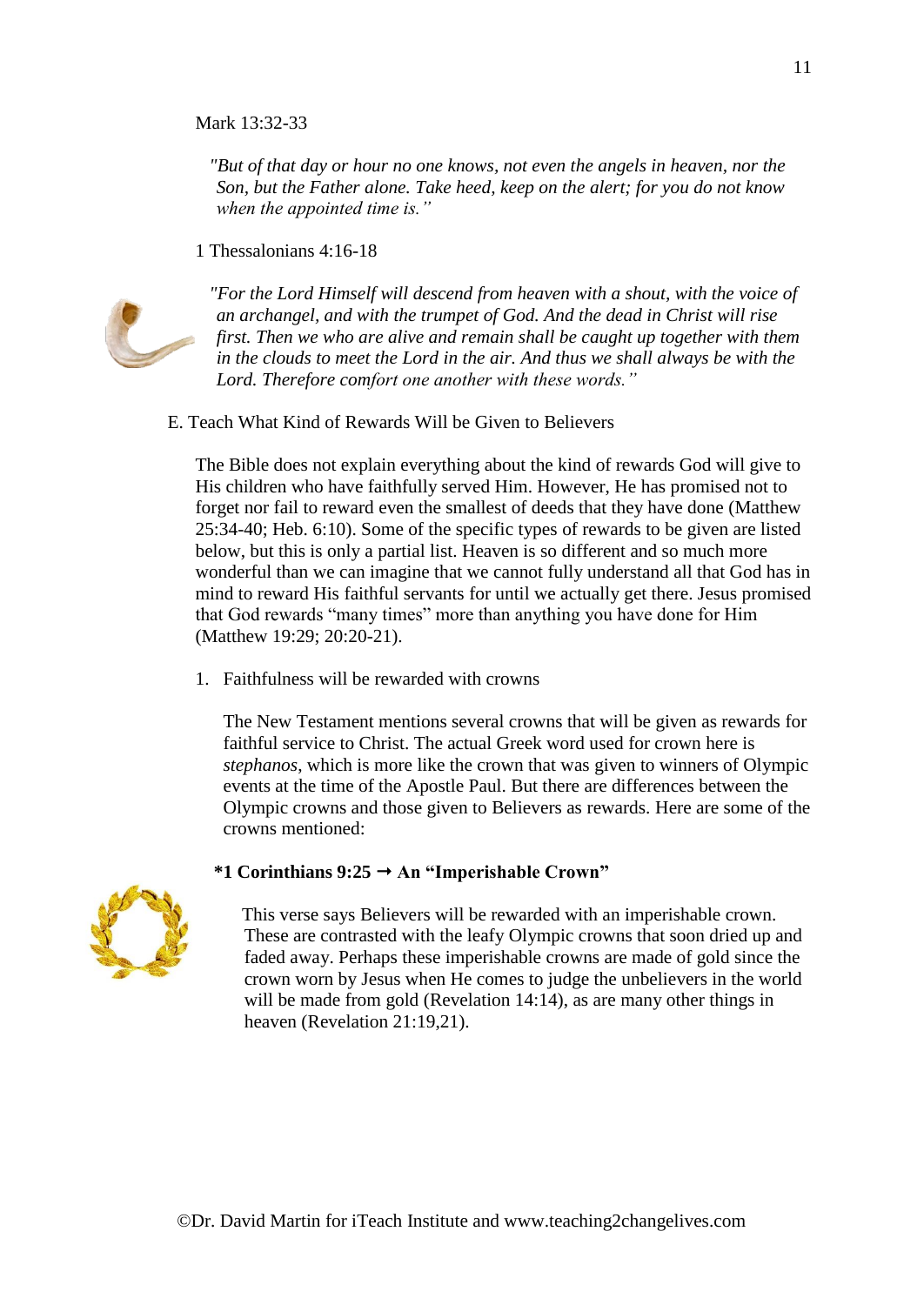# **\*1 Thessalonians 2:19 The "Soul Winner's Crown"**



Paul called the Believers in the city of Thessalonica that he had led to the Lord his "crown" of exaltation. In other words, Paul was looking forward to receiving a crown at the Bema because he had been used to lead these Thessalonians to the Lord. This is why many refer to this as the *soul winner's crown.* Everyone who leads another person to salvation is eligible to receive this crown!

## **\*2 Timothy 4:8 The "Crown of Righteousness"**



 At the end of Paul's life and ministry, he was looking forward to receiving another reward from His Lord, a *crown of righteousness*. He explained that he would receive this crown because he had faithfully lived a righteous and holy life before the people around him. This verse implies that one of the things which helped him to consistently say "no" to temptation and sin was realizing that one day he would stand in front of the Lord. He did not want to dread that day because he had wasted his life doing what displeased the Lord. The verse says that not only Paul will receive this crown, but all Believers who show their love for the return of the Lord by living a righteous life. *Will that include you?*

## **\*James 1:12 The "Crown of Life" or "Martyr's Crown"**



# **\*1 Peter 5:4 The "Crown of Glory"**



The Apostle Peter wrote this part of his letter to encourage pastors, church leaders, and missionaries who were teaching and discipling other Believers in their faith. He reminded them that if they did their ministries faithfully and with the right attitude, Jesus, the Chief Shepherd, would give them a *crown of glory* at the Bema. They were serving Jesus in difficult places and under a lot of pressure and persecution. They seldom received thanks or public recognition for their hard work, but Peter told them someday they would be publicly rewarded and recognized before all Believers as they were crowned with the *crown of glory*. The glory of that crown will never fade away, and it will last for all eternity. You too can earn this crown as you faithfully use your time, talents, and spiritual gifts to help others grow in their faith.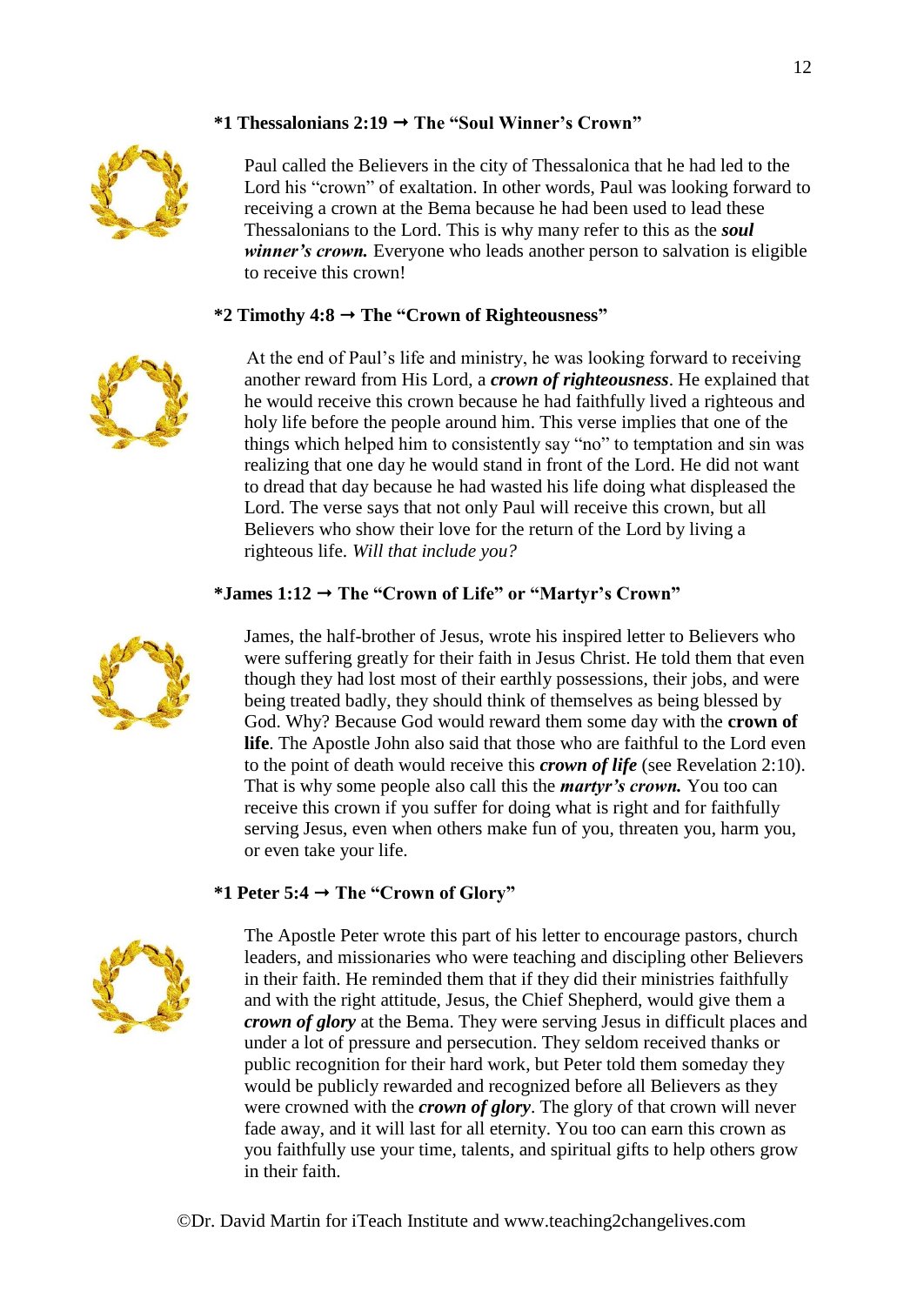- 2. Faithfulness will be rewarded by positions of honor and authority
	- a. **Matthew 19:28**  $\rightarrow$  Thrones and positions of authority (for the apostles)

The twelve apostles will be rewarded with the privilege of sitting on twelve thrones next to the Lord Jesus when He rules as the King of this earth. They will also be rewarded with the position of being judges over the twelve tribes of Israel. Revelation 20:4 also mentions some who are sitting on thrones and given positions as judges. Since they are not named, we do not know if it is referring to the apostles or to other fruitful Believers—maybe you or people you know.

b. **Matthew 25:14-30**  $\rightarrow$  Positions of authority (for Believers)

In the parable of the talents (especially Matthew 25:21,32), Jesus taught that those who had faithfully used their privileges, opportunities, and earthly position for Him would be rewarded with greater positions of authority in God's Kingdom in the future (after the Bema).

See also Luke 19:12-27  $\rightarrow$ 

3. Faithfulness will be rewarded with treasures in heaven

#### **Matthew 6:20**  $\rightarrow$  **Lay up "treasures in heaven"**

Jesus encourages all His true disciples to lay up treasures in heaven. He does not say exactly what kind of treasures they will be, but the idea is that those who use their earthly possessions to further spread the Lord's work will be rewarded. The earlier verses in this chapter also indicate that these treasures are laid up through sincere giving, prayer, and fasting (giving up the right to eat for a specific period of time in order to think about and pray for specific needs or the work of the Lord to be done). It seems that part of this reward will be seeing others in heaven who your giving or witnessing helped point to Jesus (Luke 16:9).

4. Rewards will be proportional to the amount and quality of service given

Not every Believer will receive the same amount of rewards.

\*Galatians  $6:7,9 \rightarrow$  God promises that we will reap what we sow. It not only refers to having people treating us like we have treated others, but it also has to do with reaping future rewards for continuing to do good, even when it's hard.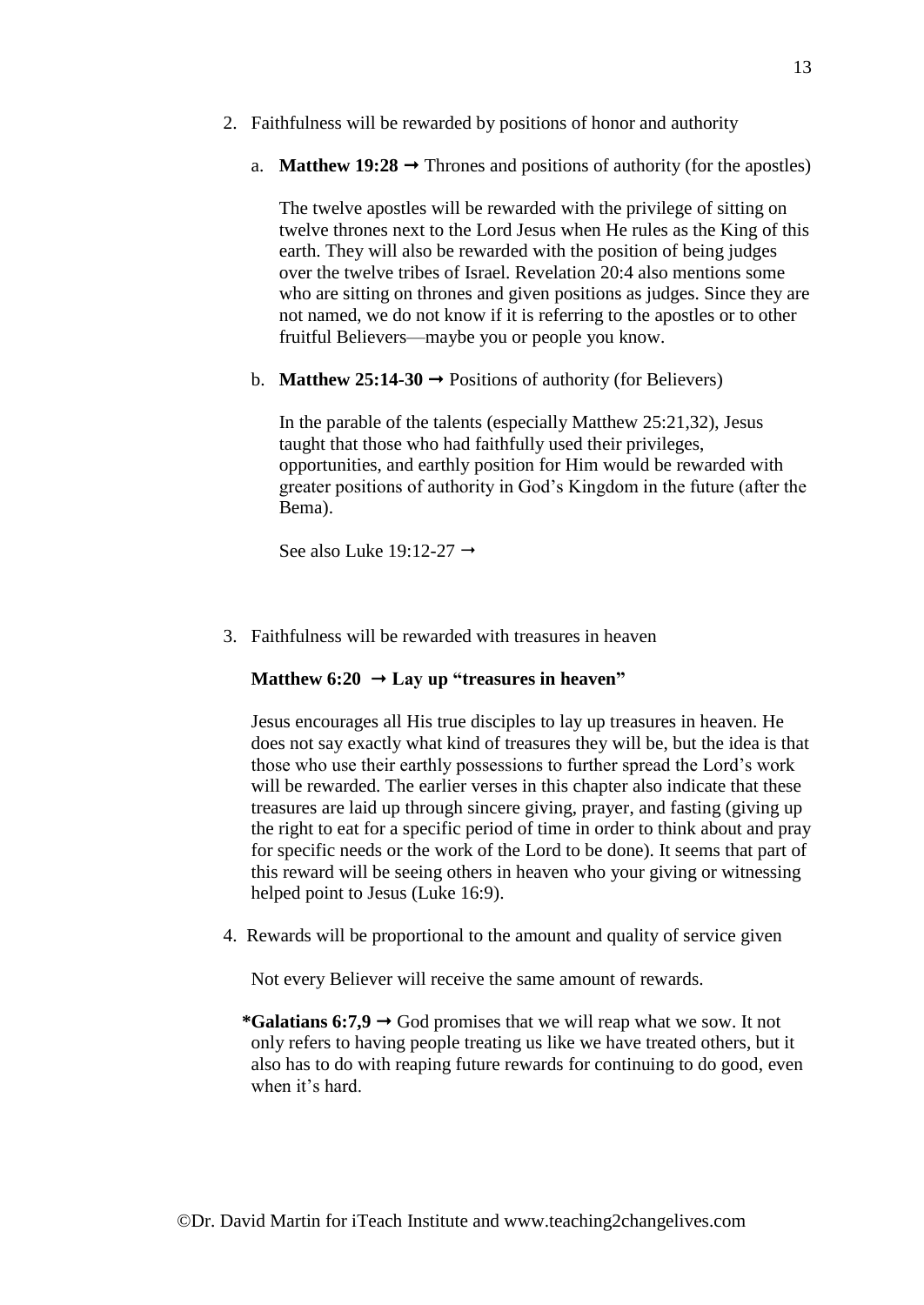\*2 Corinthians  $9:6 \rightarrow$  God says those who sow little (in giving to the Lord's work) will reap little in reward. He also promises that those who sow bountifully in giving or serving the Lord will also reap more rewards. See also:

Proverbs  $19:17 \rightarrow$ 

Proverbs  $22:9 \rightarrow$ 

\*Luke 19:12-27  $\rightarrow$  Jesus was telling this parable to illustrate that God has given each Believer resources (the "mina" represented time, talents, and opportunities) to serve Christ while they are waiting for His return as King. Those who put these to work and accomplish much (in quality and amount) will be awarded accordingly. Those who accomplished five times as much (in quality and quantity) received five times as much. Those who did ten times more received ten times as much.

F. Teach that There will be Great Surprises on How Much Some are Rewarded

One of the cautions given to Believers about the Bema is not to evaluate everything on the basis of what they can outwardly see. Why? Because they cannot see all the details concerning what any individual does or does not do for the Lord. Neither can they always see the purity of one's actions or motivation (Romans 14:12-13; 1 Corinthians 4:5). Only the Lord's evaluations are just and without any partiality (Colossians 3:25).

\*The "first" shall be last

Jesus predicted that it will be a time of great surprises; a time when those whose service and outward actions made them look like they would be "first" in line for the greatest number of awards. However, he said they would actually come in "last" (Matthew 19:20-30; 20:1-16). This means they would have little or nothing left to be rewarded for after their works were tested by fire (1 Corinthians 3:13-15).



\*The "last" shall be first

Jesus also said that some who look like they will come in "last" place for rewards will actually come in "first" because, though no one may have seen what they did for Christ, the Lord saw, and He will not forget to reward them (Hebrews 6:10).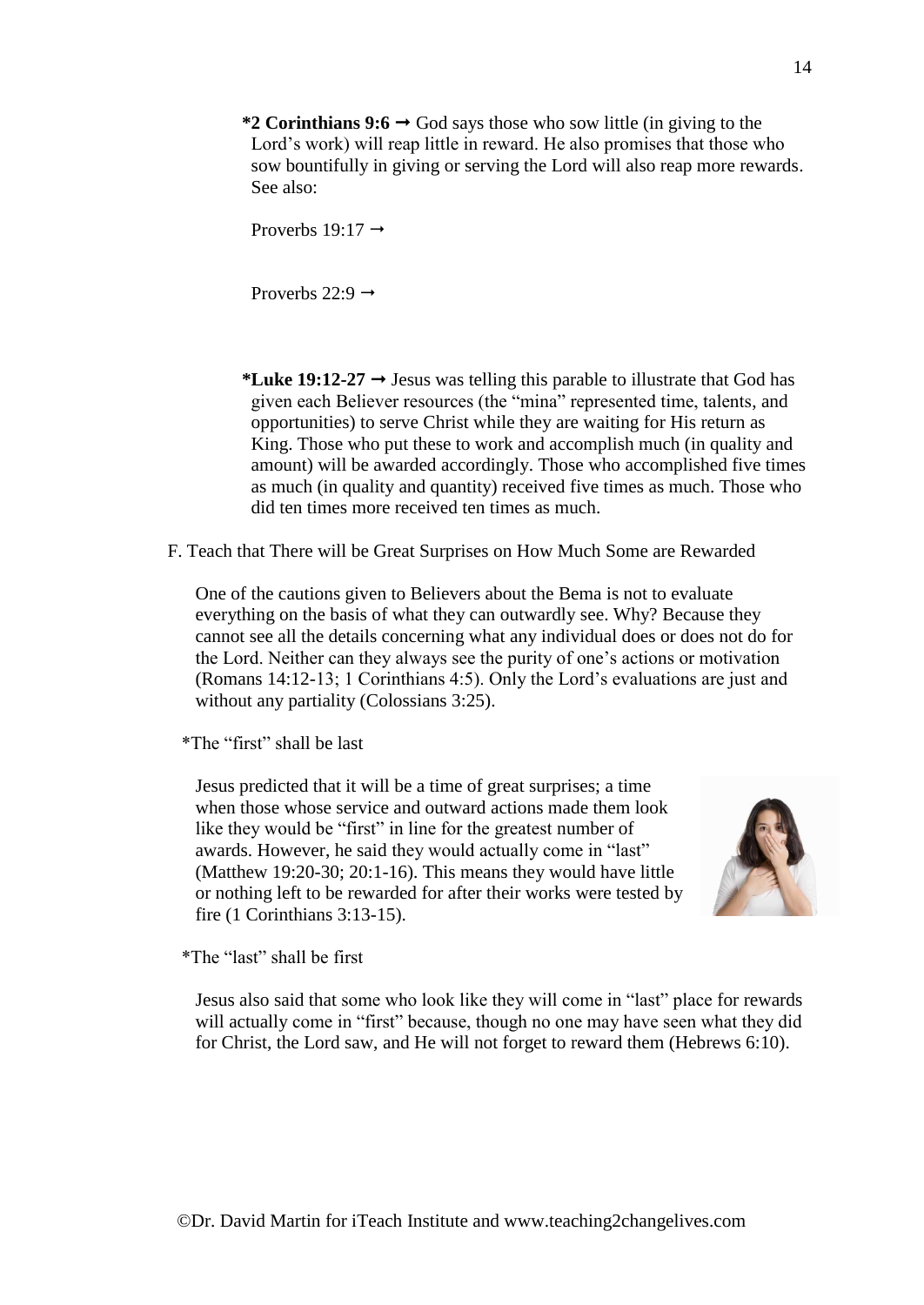# **William Carey's Sister**

 $\parallel$  Many have heard of William Carey, an English shoe cobbler that went as a missionary to India in 1792 and stayed for the rest of his life. God used him in missionary to make the  $17.22$  and stayed for the fest of this life. Sold ased into 40 great ways. He was able to: (1) translate and print parts of the Bible into 40 different Indian languages; (2) start a church in Calcutta, India that is still going today; and (3) start a Bible college that trained many other pastors and missionaries to reach thousands of other Indians and people. Surely he will be rewarded greatly for all that he did for Christ.

But few know of his invalid sister who wanted to go to India with him and help reach those lost people with the Gospel. Because she was not able to walk, she had to stay behind. To many it may look like her physical condition would force her to come in "last" in rewards. But though she stayed behind, she promised to pray for several hours every day for William and his work. Perhaps God used her prayers to enable William to accomplish so much for the Lord. Surely we will learn of her and many others like her who ministered for Christ behind the scenes, in ways that only the Lord Himself knows. These people may gain even more rewards than those who actually served the Lord in public ways.

G. Teach How Believers Should Respond to this Teaching about the Bema Seat

God purposely revealed these truths about the coming Bema Seat Judgment to encourage Believers to make the best use of their time, talents, and spiritual gifts.

1. The Bema Seat Judgment should motivate you to serve Christ

\***Philippians 3:14**  $\rightarrow$  The Apostle Paul said that he made every effort to press on towards the goal of winning the prize (rewards) for which God had called him to achieve. In other words, the idea of receiving rewards was a constant motivation for him to keep serving Christ, even though he suffered greatly for doing so. In fact, Paul also said that whatever trials and persecution he experienced in this life was *light* and *momentary* when compared to the eternal *glory* (rewards) which will far outweigh the suffering.

- 2. The Bema Seat Judgment should motivate Believers to holy living
	- \*1 **John 3:3**  $\rightarrow$  The Apostle John said that every Believer who has the *hope* (confidence) that Jesus Himself will come back to take us to be with Him will be busy in this life keeping himself pure. Why? Because he knows he will have to be judged at the Bema. He will be rewarded for what he has done, whether it is good or bad. Living unholy lives will be cause for a loss of reward, and it will bring shame rather than joy.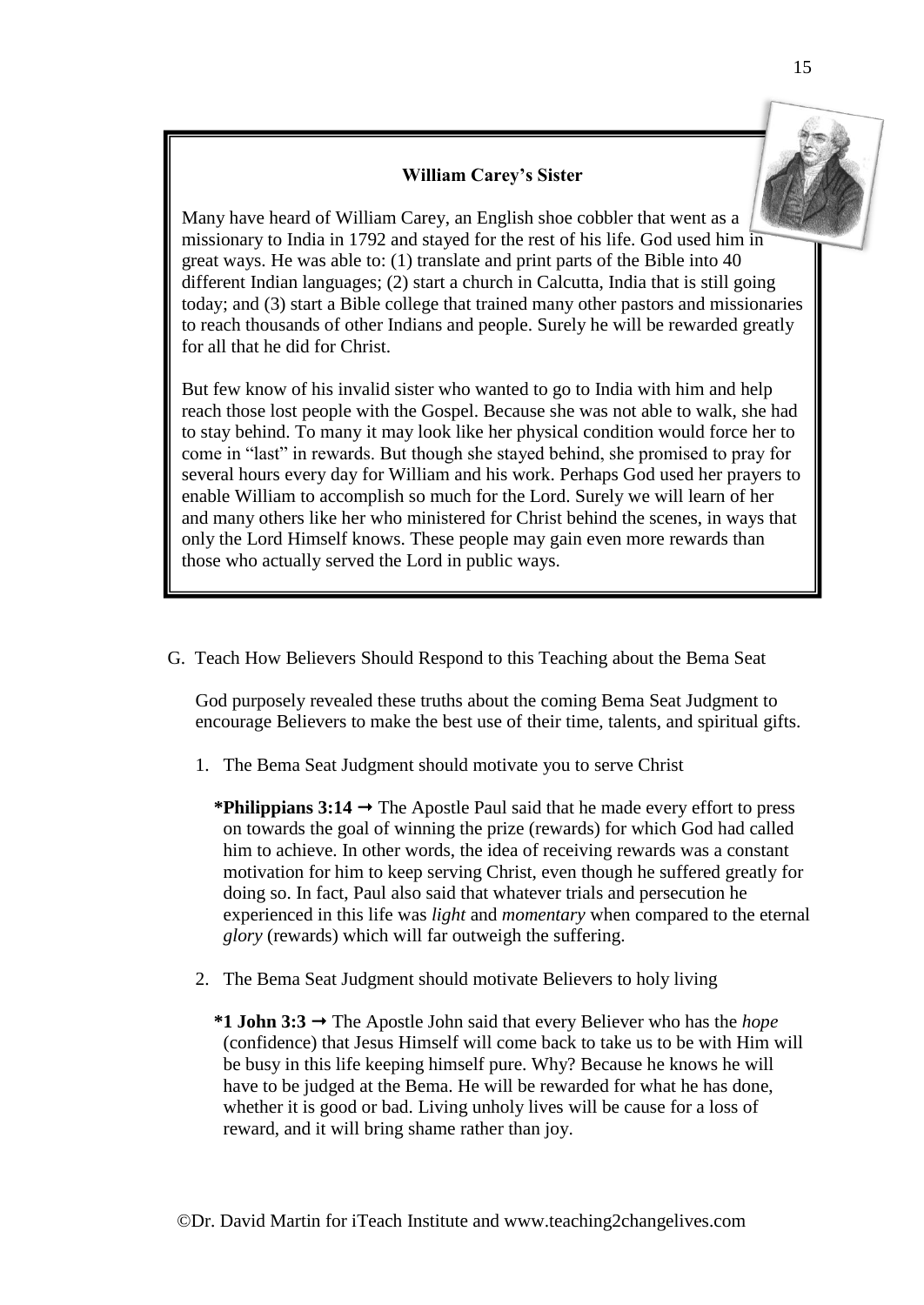\*1 Corinthians  $9:27 \rightarrow$  Paul also taught that Believers need to have discipline and self-control or they will be disqualified from earning rewards for how they live. Even after you receive eternal life by believing in Jesus, you still have temptation and desires to do sinful things (lying, cheating, being selfish, etc.). However, we must say no to them, or they will disqualify us from serving Christ with a pure heart. We must obey God's rules in order to compete for these heavenly rewards.



3. Believers should encourage each other to think about and do the things that bring rewards

\***Hebrews 10:24,25**  $\rightarrow$  These verses remind Believers that, as the day of the Lord's return approaches, it will become harder to live for God and serve Him faithfully. That's why all Believers are to encourage each other to attend church regularly—in order to stir each other up to show love to others (even enemies; Luke 6:35), and to do good deeds that can bring rewards.

H. Teach What Believers Will Do with These Rewards after the Bema Judgment

# \*Revelation  $4:10 \rightarrow$  Cast their crowns at Jesus' feet

These elders who are pictured in heaven illustrate what we will probably do with the crowns we receive as rewards. We will cast them at the feet of Jesus because we will realize that He is the One worthy to receive them all. We will realize that we could never have done anything in our Christian life worthy of such reward without His grace and enablement (John 15:5b).



- I. Teach What Will Happen to Believers Who Do Not Live for Christ and Serve Him Faithfully
	- 1. **1 Corinthians 3:15**  $\rightarrow$  Words, thoughts, and deeds which are done with no spiritual value will be *burned up* when they are tested by the Lord Jesus. These Believers will be *saved* and will still enter heaven, but they will *suffer loss*. That means they will have lost all those opportunities which they could have been rewarded for.